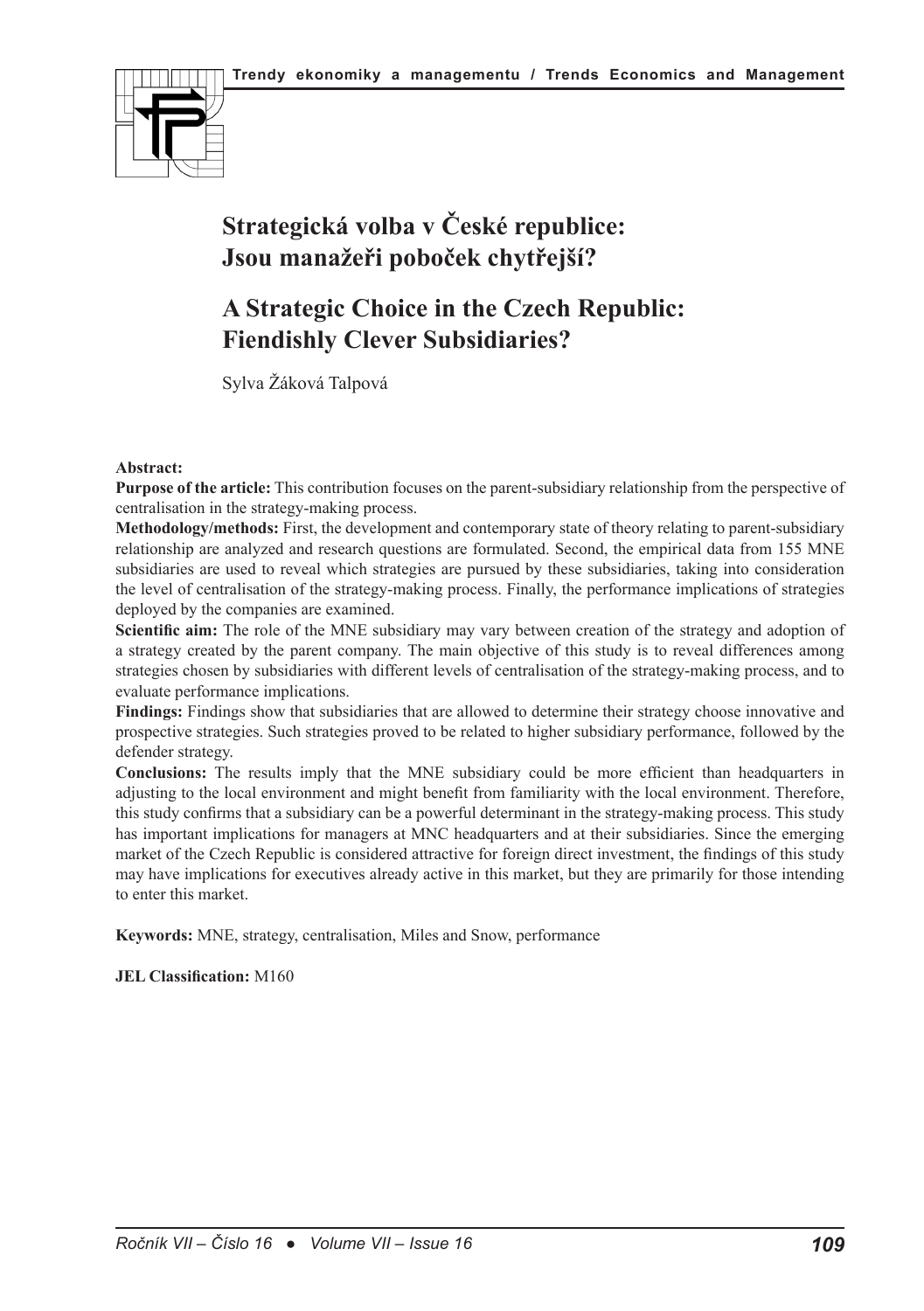## **Introduction**

Coordination of the activities of a complex network of subsidiaries operating in diverse environments to create competitive advantage is a challenge for the contemporary MNC (Andersson *et al.*, 2007). Although the benefits of interaction between subsidiaries and their particular local environments in creating knowledge and initiatives for dissemination across the MNC are increasingly recognised (Almeida and Phene, 2004; Birkinshaw *et al.*, 1998; Hansen and Lovas, 2004; Gnyawali *et al.*, 2009), the potential for a subsidiary to exploit its local environment through developing downstream entrepreneurship and strategy has been underexplored (Young and Tavares, 2004).

The ability of subsidiaries to access knowledge and opportunities within their specific environments (Andersson *et al.*, 2002) has led to an ever-increasing acknowledgement of their role (Mudambi and Navarra, 2004; Mudambi, 2008). In response, a considerable body of literature (for example Andersson *et al.*, 2007) has examined the role of subsidiary context in terms of its ability to generate initiatives (Scott, Gibbons, Coughlan, 2010).

This study contributes to the process by revealing the extent to which centralisation/ decentralisation of the strategy-making process affects subsidiary strategic choice and, eventually, performance. The survey is conducted in the Czech Republic, so it adds to a few existing empirical findings focused on the MNCs subsidiaries in one of the countries of Central and Eastern Europe (*e.g.* Klapalová, A., Králová, M., Blažek, L. a Pirožek, P., 2012). The author investigates the relationship between the strategy chosen by the subsidiary and the power of the subsidiary to create a strategy. After this, the performance of the subsidiaries pursuing particular strategies is evaluated. Hence the study contributes to existing knowledge of how a parent-subsidiary relationship helps subsidiaries to implement effective strategies that might strengthen performance.

## **1. Theoretical Background**

Business strategy defines the manner in which companies compete in a specific industry or market (Walker, Ruekert, 1987). The strategy of an organisation is an outline of the way it intends to pursue its goals given the threats and opportunities in the environment and its resources and capabilities (Rue, Holland, 1989). A strategy is considered effective if it leads to sustainable competitive advantage for an organisation, resulting in superior performance (Oosthuizen, 1997). However this can be achieved only if the strategy matches properly with the organisation's external environment and internal conditions (Thompson, Strickland, 1996).

Organisations face important constraints and contingencies arising out of their external environments and their competitiveness depends on the ability to monitor the environment and adapt strategies to environmental trends (Boyd, Fulk, 1996). Carpano, Chrisman and Roth (1994) have shown the linkage between the strategic profile of a company and its external context, and this linkage has important implications for performance. The adjustment of an organisation's strategic orientation to its environment is crucial to business success (Morrison, Roth, 1992).

In an environment moving constantly towards increasing complexity, the importance of the strategy-environment fit becomes even more pronounced. The question arises as to whether the headquarters of the MNC or the subsidiary is better able to assess the environment properly and therefore choose the right strategy.

The concept of a subsidiary strategy as such emerged through global strategy literature (Bartlett, Ghoshal, 1987) that focused on the demands for global integration and local responsiveness (Birkinshaw, Morrison, 1995). Subsidiary strategy is defined in relation to the environment, specifically to the nature of the threats and opportunities within (Birkinshaw, Morrison, 1995). Although subsidiaries might have resource-based power, they usually lack authority-based power in terms of key strategic decisions (Yamin, Sinkovics, 2010).

Earlier literature uses the terms "subsidiary strategy" and "subsidiary role" interchangeably (Birkinshaw, Morrison, 1995). However, "role" might largely suggest a deterministic process, while on the other hand "subsidiary strategy" indicates a higher degree of freedom for subsidiary managers in their strategy formulation process (Prahalad, Doz, 1981). Both subsidiary strategy and role are of relevance to the centrepiece of this study, primarily role/strategy- -environment configuration.

In the literature on MNCs, increasing prominence has been given to the roles and contributions of their subsidiary units (Scott, Gibbons, Coughlan, 2010). The increasing number of MNC subsidiaries was initially considered an agency dilemma, with the focus on how corporation headquarters could minimise opportunistic behaviour in their subsidiaries Watson O'Donnell, 2000). Later studies have shown the potential of subsidiary units to contribute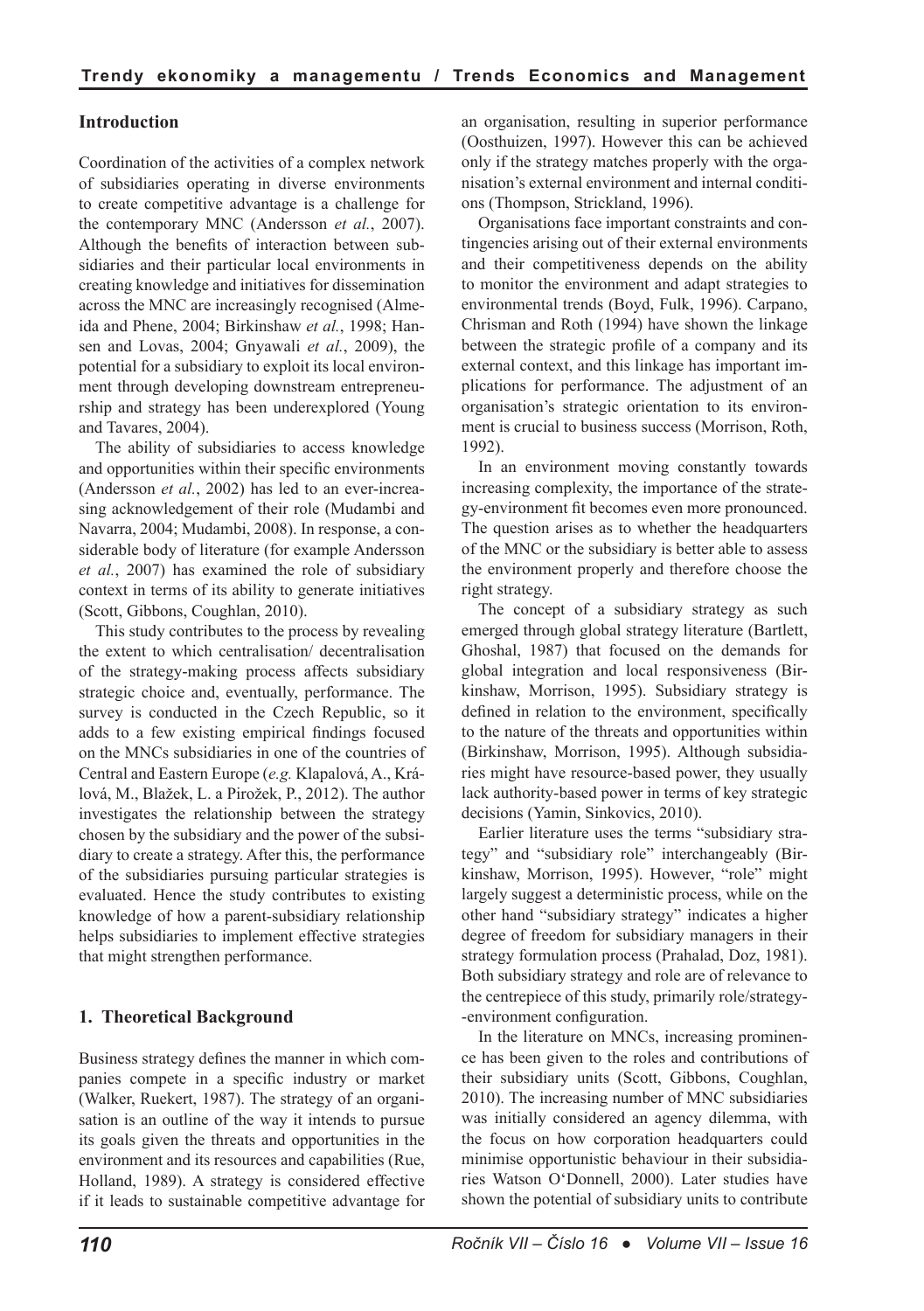to the MNC by generating initiatives or expanding their activities (Holm and Sharma, 2006; Kotabe and Mudambi, 2004). Subsidiaries are now recognised as sources of knowledge that can be utilised throughout the MNC network (Mudambi, 2008). According to Birkinshaw, Hood, Jonsson (1998) three contrasting perspectives emerged from the MNC subsidiary literature with regard to the factors associated with differences in subsidiary roles. The first perspective, of environmental determinism, emphasizes the role of each subsidiary as a function of its local environment; the second, of head office assignment, works on the basis that headquarter management is responsible for defining the strategic imperatives of the subsidiary. The third perspective is of subsidiary choice, which suggests that the role of a subsidiary can be to a large extent defined by the subsidiary's management.

The actual role of a given subsidiary may be an important factor influencing subsidiary strategy. The MNC subsidiary role is initially defined by corporate headquarters. However, over time the subsidiary itself may evolve initiatives (Birkinshaw J., 1996). In this process, the local host environment shapes the activities of the subsidiary. Recent authors addressing subsidiary role typologies and subsidiary initiatives emphasize the importance of local market responsiveness in shaping developments of subsidiary role (Yamin, Sinkovics, 2010). Therefore the question arises as to whether the centralisation of the strategy development process results in different strategies being selected in comparison with those chosen by subsidiaries which can make more individual decisions. Previous studies have been inconclusive about the nature of the impact of centralisation on the choice of business-level strategy and hence there is a gap in the literature. I formulated research question 1 in order to clarify this relationship.

## **Research Question 1: Are there differences between the strategic choices among subsidiaries with different levels of centralisation of the strategy-making process?**

Finally, the strategy should be viewed in relation to organisational output performance. A substantial number of empirical studies have examined the relationship between business-level strategy and performance. However, studies focusing on the strategy-performance relationship through the lens of centralisation of the strategy-making process are rare. I formulated research question 2 to clarify this issue.

**Research Question 2: Which strategy is related to higher performance of the subsidiary?**

## **2. Methodology**

The focus of the study is on foreign subsidiaries in the Czech Republic, which are legal entities registered in the Czech Republic, have 50 or more employees, and belong to the "Industry C" – manufacturing industry as defined by CZ-NACE classification – and their owner is a foreign legal entity. The entire population of over 700 MNC subsidiaries located in the Czech Republic was targeted for this study.

#### **2.1 Data Collection and Instrument**

Primary data were collected through an electronic questionnaire, through the Research Centre for the Competitiveness of the Czech Economy, as part of research on multinational companies (Blažek *et al.*, 2011). Following on from previous research (Desarbo, Benedetto, Song, Sinha, 2005; Hambrick, 1983; Nandakumar, Ghobadian, O'Regan, 2010; Snow, Hrebiniak, 1980), questionnaires were directed at the CEO level of MNEs, or a competent member of management. CEOs are considered to have the best overview of a given company's strategy (Pertusa-Ortega, José F., Claver-Cortés, 2008); Zajac, Shortell, 1989).

Secondary data were collected from annual company reports, available via web pages, the commercial register or the Credit Info database. The draft questionnaire was pre-tested by a mix of experienced commercial managers and academics. Respondents were kept unaware of the relationships under investigation to avoid over-justification issues.

During the period of data collection, CEOs were telephoned randomly to assure that they were the real respondents to the survey. Personally administered questionnaires were also used to gather further pertinent information.

The response rate reached 21%, which compares favourably with the average top management survey response rate (Hult and Ketchen, 2001). This response reduces the probability of non-response bias (Weiss and Heide, 1993), while standard tests confirmed an absence of significant differences between early and late respondents on a range of characteristics.

#### **2.2 Measures**

#### *2.2.1 Centralisation of strategy-making process measure*

Respondents were asked how the strategy of the company is determined in order to assess the level of centralisation of the strategy-making process. The questionnaire provided five options: (a) The subsidiary determines its own strategy and does not re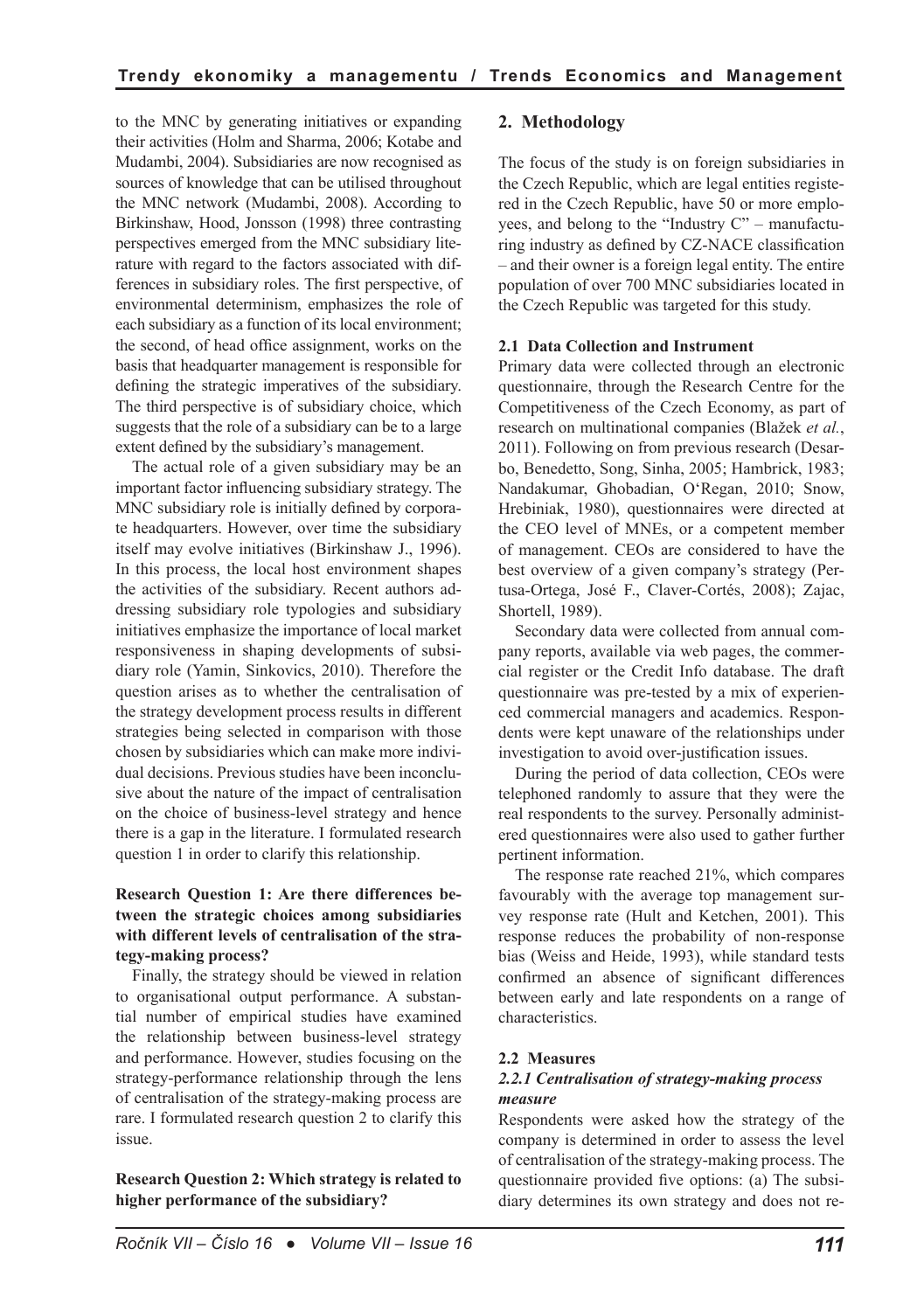quire further approval. (b) The company determines its own strategy, and this is subject to the approval of the directly superior management headquarters. (c) The company determines its own strategy, and this must be approved by group headquarters. (d) The company strategy is determined by the directly superior management headquarters. (e) The company strategy is determined by the group headquarters.

## *2.2.2.Strategy measures*

For the purposes of this study, the Miles and Snow typology (Miles, Snow, 2003 orig. 1978) was chosen as a business framework to explore the environment-strategy configuration of MNCs. Various typologies have been proposed in the strategic management literature, *e.g.* (Miller D., 1990; Treacy, Wiersema, 1997). However, the Miles, Snow typology is unique because "it views the organisation as a complete and integrated system and presents a particularly useful theoretical framework for analysing the ways in which organisations dynamically interact with their environments" (McDaniel, Kolari, 1987). The Miles and Snow typology has consequently generated a large amount of interest, investigation, controversy and support (Conant, Mokwa, Varadarajan, 1990). It has been widely acknowledged to be the most influential of its kind for the past quarter of a century (Desarbo, Benedetto, Song, Sinha, 2005) and its staying power has been ascribed to its independence of industry and correspondence to situations in the real world (Hambrick, 2003).

Strategic choices were assessed via a self-typing paragraph and therefore binomial variables for each strategy type were used. There is a wide range of ways in which a company's strategy may be viewed, from prescribed description or self-description of the strategy, through personal interviews, to the employment of objective indicators (Conant, Mokwa, Varadarajan, 1990). There is much to be side both for and against these approaches. For this study, strategy selection on the basis of a description has been chosen, since this method of self-typing of strategic orientations on the part of CEOs has received considerable empirical support for its validity (Conant, Mokwa, Varadarajan, 1990; James, Hatten, 1995; Shortell, Zajac, 1990). This is a relatively low-cost method compared to personal, in-company interviews but still allows all of the strategies noted to be explored. A further advantage lies in the facility with which the data obtained may be processed and interpreted (Conant, Mokwa, Varadarajan, 1990). This method is recommended for larger samples and it appears in many similar studies, *e.g.* (Jennings, Lumpkin, 1992).

#### *2.2.3 Performance measures*

As in a number of previous studies, ROA has been chosen as the objective measure for this study (Banalieva, Santoro, 2009; Wu, Pangarkar, 2006). Although studies in international business have sometimes used other measures, such as return on sales, in order to maintain maximum consistency with prior studies, ROA turned out to be a more appropriate measure for the purposes of this study as it is the most widely-used measure of a firm's financial performance (Banalieva, Santoro, 2009). As an indicator, it facilitates clear, rapid comparisons among firms of various sizes and business areas. Moreover, it is highly correlated with ROS (54%) (Banalieva, Santoro, 2009). Although there exist fundamentally more complex, sophisticated models to evaluate economic success, all the models share an identical basis. Contemporary researchers also incline to simpler methods for determining company success. ROA was computed by means of operating profit.

The draft questionnaire was pre-tested by a mix of seven experienced commercial managers and eight academics. Respondents were kept unaware of the relationships under investigation to avoid over-justification issues.

## **2.3 Control variables**

Size and legal form were used as control variables. Size was based on the number of employees in the subsidiary in three categories, reflecting small  $(\leq 50)$ , medium  $(\leq 250)$  and large  $(\geq 250)$  organisations. Legal form was either joint/stock company or limited company.

#### **2.4 Analysis**

Results show that in general, in most of the subsidiaries, the strategy is either approved by the headquarters/immediately superior management headquarters or directly set by those headquarters. However, there is a significant difference between the strategy choice of subsidiaries that choose their own strategies and with those that have to involve superior management/headquarters in the strategy-making process. The most important differences are illustrated below in Figures 1, 2 and 3.

Focusing on the first research question, in the subsidiaries that determine their own strategies without the approval of MNC headquarters, more than half of companies choose a prospector strategy. Thus, a clear tendency towards innovative and proactive strategies in these subsidiaries is disclosed.

In contrast, in subsidiaries where strategy is either determined by the subsidiary and has to be approved by superior management/headquarters (Figure 2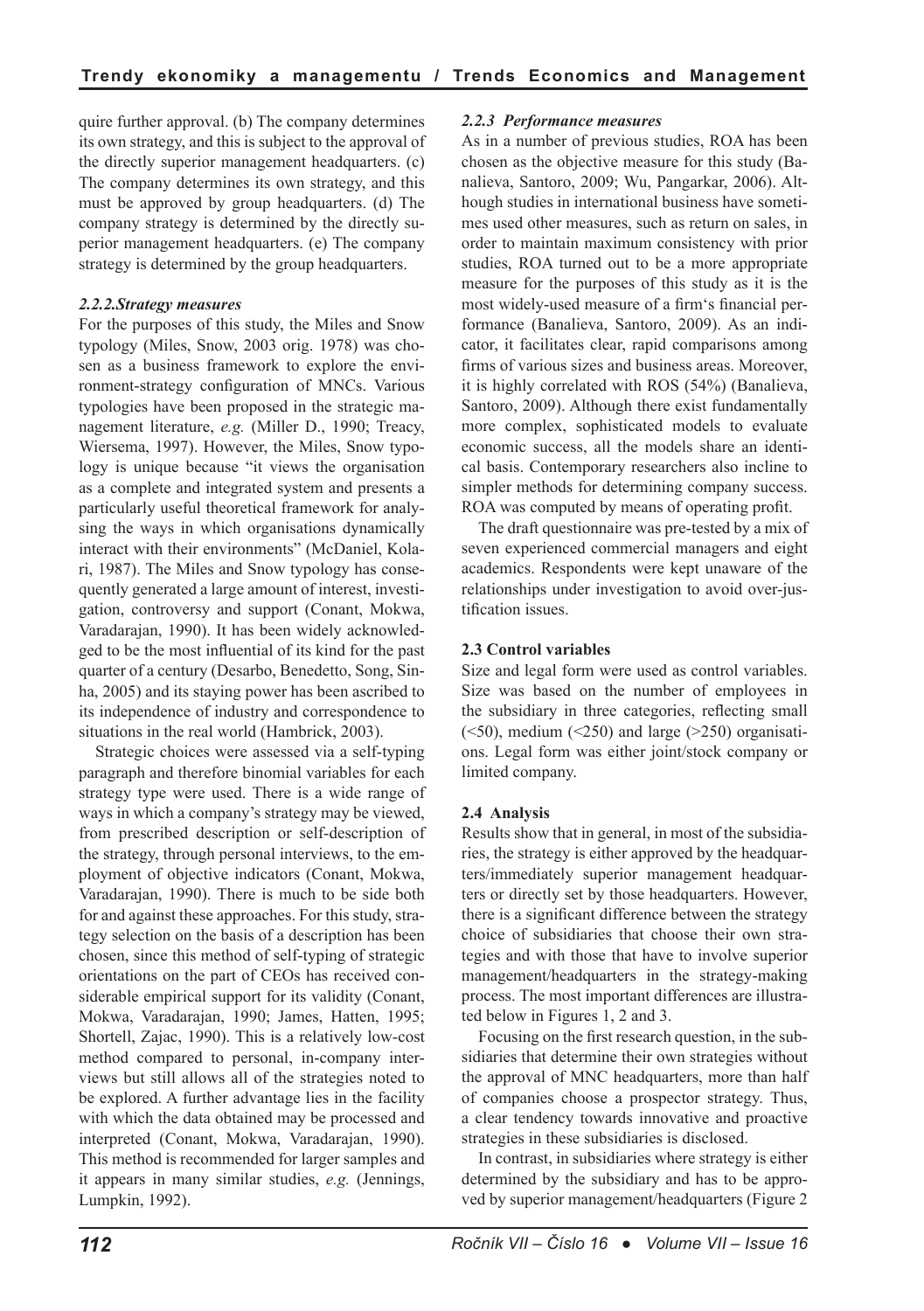

*Figure 1 Distribution of strategies in subsidiaries that determine their own strategies and do not require further approval. Source: Author on the basis of research data (Blažek et al., 2011).*



*Figure 3 Distribution of strategies in subsidiaries that determine their own strategies but these must be approved by group headquarters. Source: Author on the basis of research data (Blažek et al., 2011).*



*Figure 5 Distribution of strategies in subsidiaries where strategy is determined by group headquarters. Source: Author on the basis of research data (Blažek et al., 2011).*



*Figure 2 Distribution of strategies in subsidiaries that determine their own strategies but these must be approved by directly superior management headquarters. Source: Author on the basis of research data (Blažek et al., 2011).*



*Figure 4 Distribution of strategies in subsidiaries where strategy is determined by directly superior management headquarters. Source: Author on the basis of research data (Blažek et al., 2011).*

and 3), or strategy is directly determined by superior management/headquarters (Figure 4 and 5), there is an important shift to defender strategy. The share of analyzer strategy increases slightly, but the employment of prospector strategy decreased significantly in comparison to subsidiaries that determine their own strategies and do not require further approval.

Also, in the subsidiaries that determine their own strategies without the approval of MNC headquarters, reactor strategy is not used at all. Reactor strategy is not considered viable, which points out to a very interesting fact. Subsidiaries that are enabled to decide about their strategies avoid situations when there is no strategy at all.

The results show that in subsidiaries where strategy is approved by superior management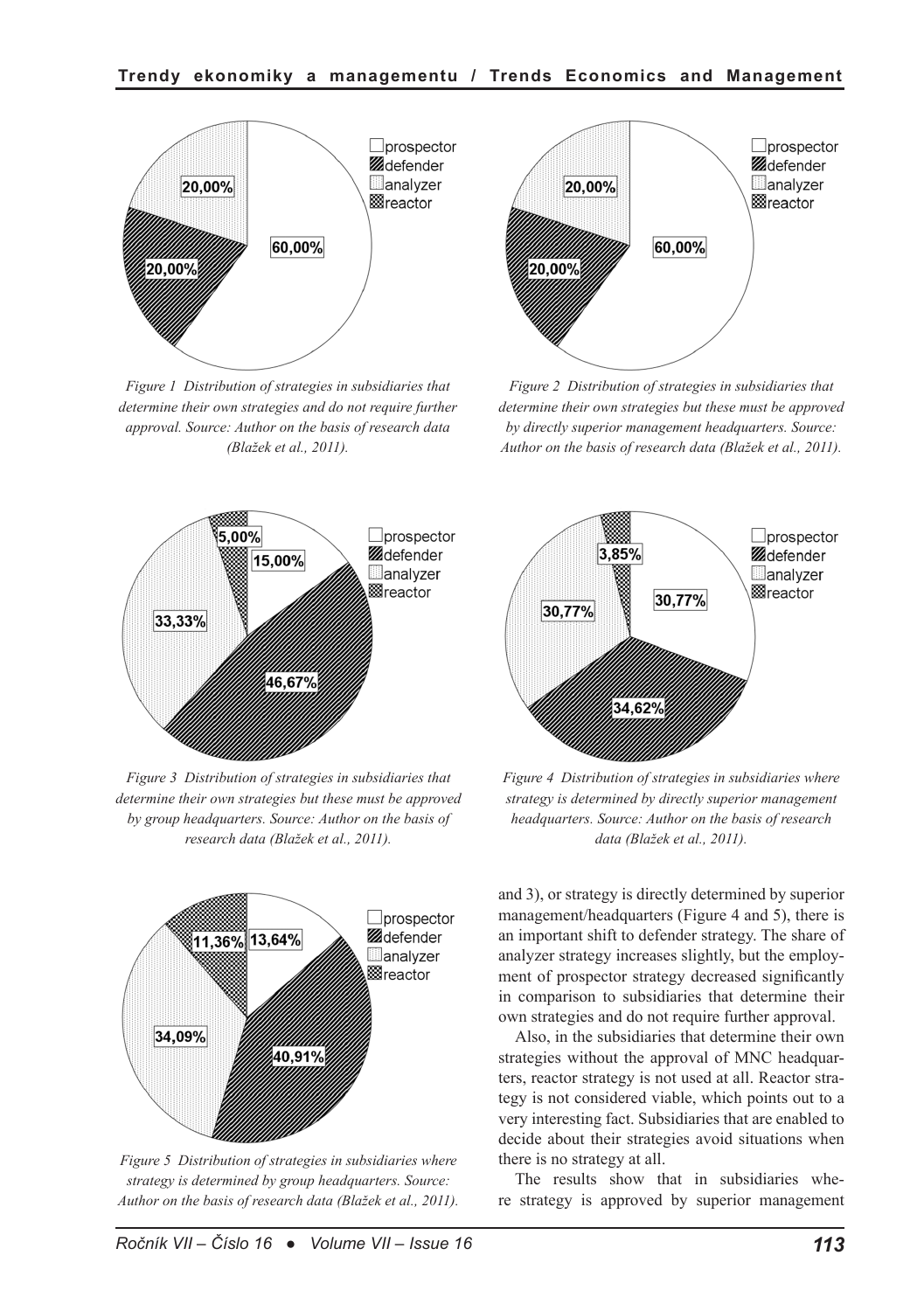headquarters the share of prospector strategy is higher (25*%*) in comparison to those subsidiaries where approval by group headquarters is needed (15*%*). This might be caused by the larger distance from subsidiary to group headquarters. Between a particular subsidiary and group headquarters, there are often even more management levels than one, and headquarters therefore have to overcome a larger distance to get information about the subsidiary.

Again, it is proved that in those subsidiaries where the strategy is determined by directly superior management, the share of prospector strategy is twice as large as in subsidiaries where strategy is determined by group headquarters. This might again point out to a larger distance and more obstacles between the headquarters and subsidiary.

Next, performance related to usage of a particular strategy was examined for answers to the second research question. Linear regression was applied to this relationship. The results appear in Table 1.

*Table 1 Relationship between strategy and performance: Dependent Variable: performance.*

| Dependent variable | <b>ROA</b> | <b>ROA</b>  |
|--------------------|------------|-------------|
| Control variables  |            |             |
| Firm size          | 0.098      | 0.074       |
| Legal form         | $-0.013$   | 0.012       |
| Strategy variables |            |             |
| Prospector         |            | $0.162^{+}$ |
| Analyzer           |            | $-0.097$    |

*<sup>+</sup>p<0.1; \*p<0.05; \*\*p<0.01; \*\*\*p<0.001 Source: Author on the basis of research data (Blažek et al., 2011).*

Regression analysis showed that the coefficient of the prospector strategy was positive and significant for performance variable. The assumptions of linear regression were tested properly. Throughout the analysis, the variance inflation factor (VIF) indicated a multicollinearity when all three strategies were included, which is understandable because the choice of one strategy means not choosing the others, and since strategy variables are dichotomous variables, the collinearity could be the issue. Therefore the variable defender was omitted, which had the highest VIF and was not significant. In new models, the collinearity was not indicated and none of the VIF for the model was greater than 1.3, which is generaly considered not to be a cause for concern (Field, 2005).

The control variables were entered first, followed by the strategy variables in the second step. The results of the full model will be discussed. Based on the significance of F value  $(+p<0.1)$ , it can be concluded that the model results in significantly good degree of the outcome variable.

The results imply that in emerging economy of the Czech Republic, a prospector strategy for MNEs fits with the dynamic environment, when the aim of the company is higher performance. With respect to the results of the previous research question, those subsidiaries that can determine their own strategies pursue that which has a positive impact on performance.

## **3. Discussion, limitations**

Studies to date have focused on the direct influence of contextual elements on subsidiary contribution (Rugman and Verbeke, 2003) and have failed to provide empirical evidence of the effects of centralisation and its relation to the strategy–making process.

This study adopts a different approach, suggesting that subsidiary strategy and subsequently performance are to some extent dependant on the centralisation of the strategy-making process.

This implies that, while headquarters may set the strategy for the subsidiary, the subsidiary itself could be more efficient in adjusting to the local environment and might benefit from familiarity with the local environment.

The results may indicate that subsidiaries that can determine their own strategies differ in their strategic choice from those where superior management headquarters/group headquarters is in charge of determining or approving strategy. Subsidiaries might be more familiar with the environment, the local market conditions and market possibilities and can therefore suggest more innovative, proactive strategies. They try to react quickly to signals indicating new opportunities on the market and they are often the initiators of change on the market, or they try to force the competition to react. However, they may not happen to achieve a strong position on every market they enter.

On the other hand, superior management headquarters/group headquarters appear to tend towards making more defensive strategic choices, less risky, more focused on efficiency of processes, through choosing a defender or an analyzer strategy.

Subsidiaries adopting defender strategies try to maintain a stable position on the market, perhaps with high-quality products, low prices or above- -standard services. They offer a stable, relatively narrow portfolio of products. Such subsidiaries are not initiators of change in their field. They do not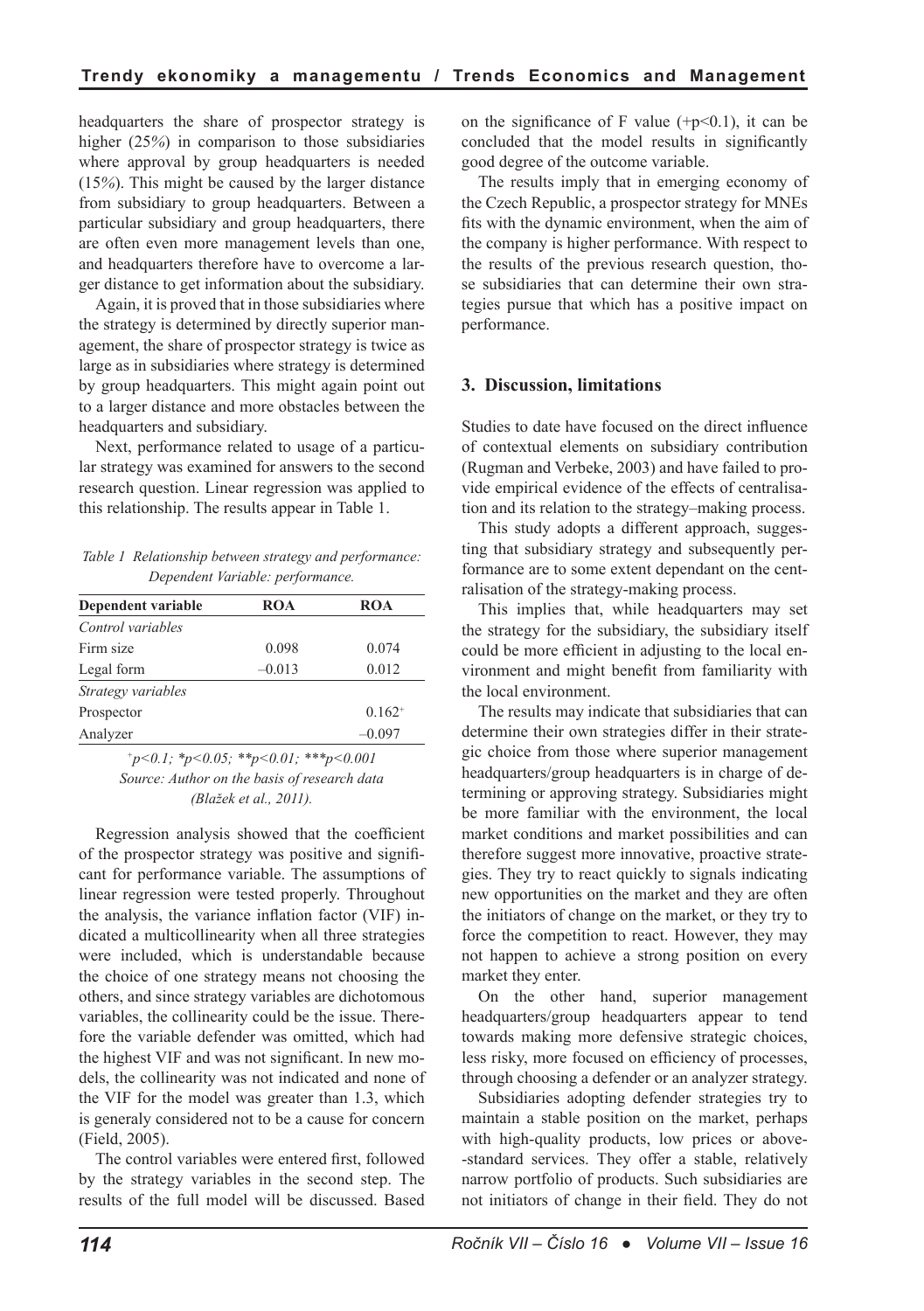follow current developments in the areas that do not directly concern their products. Instead they try to concentrate as much as possible on their products within the framework of the existing portfolio, for example by raising productivity, effectiveness, use of capacity, economies of scale, and so on. Subsidiaries adopting analyzer strategy try to maintain a relatively stable product portfolio, but in selected areas where they follow developments they are able to react quickly to change on the market and take advantage of promising opportunities. They are not usually the first on the market with a new product, but thanks to thorough tracking of the market they may be the second or third.

The findings also demonstrate that a prospector strategy is related to higher performance. Therefore, subsidiaries with a lesser extent of centralisation in the strategy-making process choose more proactive strategies, leading to higher performance. Of course, there are various factors influencing the strategic choice of MNC subsidiaries and performance on a particular local market does not have to be the priority. Still, this research has contributed to the issue of (de)centralisation of the strategy-making process and this should be explored in more detail.

This work has several limitations that may be addressed by further studies. These include the effect of specific host-country characteristics, perhaps true of the Czech Republic. As a research instrument, a questionnaire also falls short of a sophisticated temporal study. The use of existing measures for strategies has advantages in terms of validity, but does not necessarily reflect the real strategy of the subsidiary in precise fashion. There may also be other factors not captured by the study that influence the relationships under examination, *e.g.* MNC country of origin and subsidiary general manager nationality.

Despite these limitations, this study has important implications for managers at MNC headquarters and at their subsidiaries. This study confirms that a subsidiary can be a powerful determinant in the strategy-making process. Subsidiaries that determine their strategies choose innovative and prospective strategies. Such strategies proved to be related to higher performance of subsidiaries, followed by the defender strategy.

Since the emerging market of the Czech Republic is considered attractive for foreign direct investment, the findings of this study may have implications for executives already active in this market, but primarily for those intending to enter this market. This study suggests that management of MNC headquarters should consider involvement of subsidiary management in the strategy-making process, because subsidiary management can more properly assess the local environment.

#### **Conclusion**

In conclusion, it is disclosed that a prospector strategy is related to higher performance for subsidiaries in the Czech Republic, and this strategy is preferred by those subsidiaries in which the strategy-making process is decentralized. This might imply that the MNE subsidiary can be more efficient than headquarters in adjusting to the local environment and might benefit from familiarity with the local environment. Therefore, this study confirms that a subsidiary can be a powerful determinant in the strategy-making process.

Future studies in this area may wish empirically to investigate the strategy-making process in the MNC and the extent to which parent-subsidiary relationships help MNEs to formulate and implement effective strategies that would strengthen their performance.

## **References**

Almeida, P., Phene, A., (2004). Subsidiaries and knowledge creation: the influence of the MNC and host country on innovation. *Strategic Management Journal*, 25, pp. 847–864.

Andersson, U., Forsgren, M., Holm, U., (2002). The strategic impact of external networks: subsidiary performance and competence development in the multinational corporation. *Strategic Management Journal*, 23, pp. 979–996.

Andersson, U., Forsgren, M., Holm, U. (2007). Balancing subsidiary influence in the Federative MNC: a business network view. *Journal of International Business Studies*, 38, pp. 802–818.

Banalieva, E. R., Santoro, M. D. (2009). Local, regional, or global? Geographic orientation and relative financial performance of emerging market multinational enterprises. *European Management Journal*, 27(5), pp. 344–355.

Bartlett, C., Ghoshal, S. (November–December 1987). Tap your subsidiaries for global reach. *Harward Business Review*, pp. 87–94.

Birkinshaw, J. (1996). How multinational subsidiary mandates are gained and lost. *Journal of International*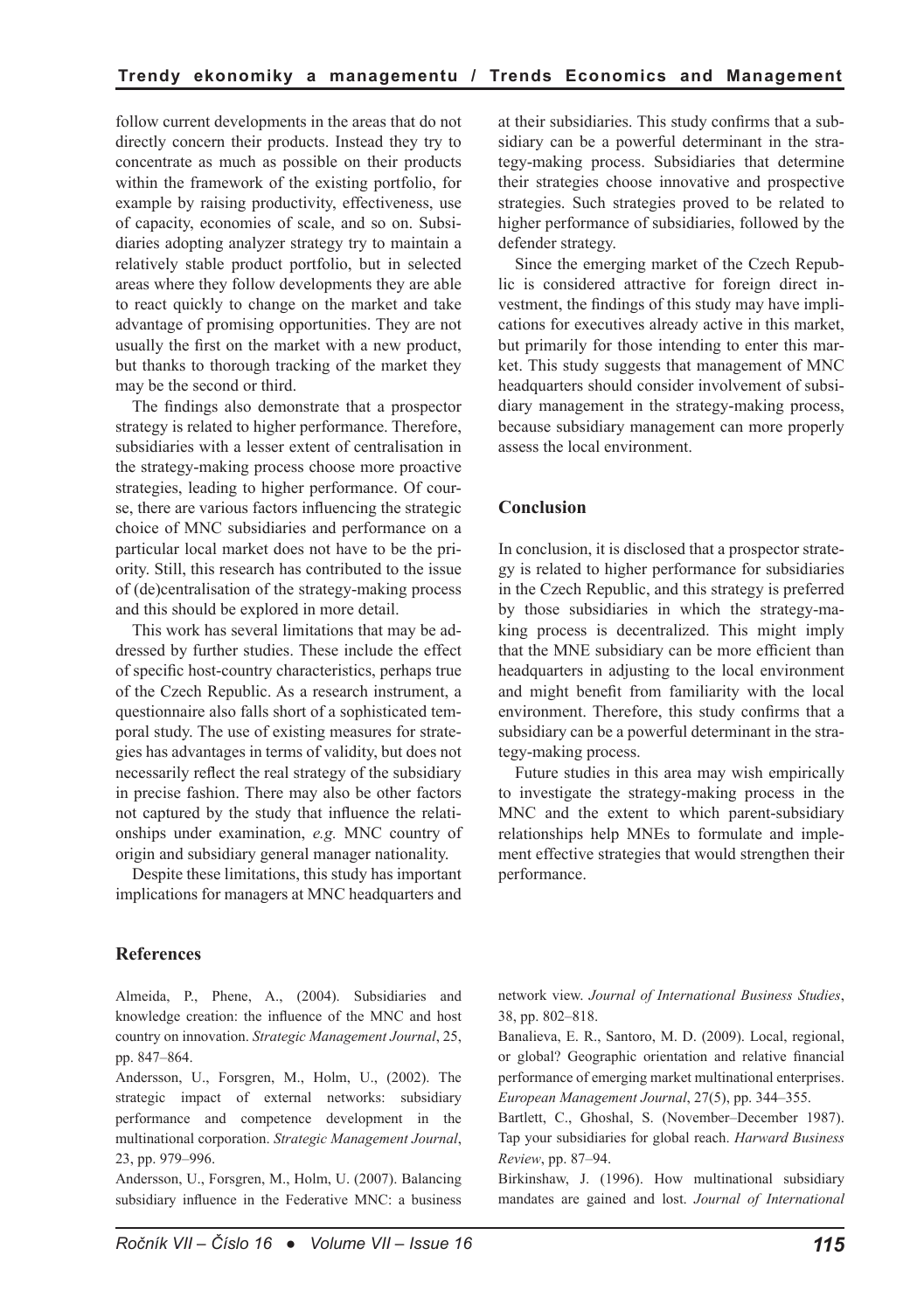*Business Studies*, 27, pp. 467–495.

Birkinshaw, J. M., Morrison, A. J. (1995). Configurations of strategy and structure in subsidiaries of multinational corporations. *Journal of International Business Studies*, 26(4), pp. 729–753.

Birkinshaw, J., Hood, N., Jonsson, S. (1998). Building firm-specific advantages in multinational corporations: the role of subsidiary initiative. *Strategic Management Journal*, 19, pp. 221–241.

Boyd, B. K., Fulk, J. (1996). Executive scanning and perceived uncertainty: A multidimensional model. *Journal of Management*, 22(1), pp. 1–21.

Blažek, L. *et al.* (2011). Nadnárodní společnosti v České republice II (1. ed.). Masarykova univerzita, Brno.

Carpano, C., Chrisman, J. J., Roth, K. (1994). International Strategy and Environment: An Assesment of the Performance Relationship. *Journal of International Business Studies* , pp. 639–656.

Conant, J. S., Mokwa, M. P., Varadarajan, P. R. (1990). Strategic Types, Distinctive Marketing Competencies and Organisational Performance: A. *Strategic Management Journal*, 11(5), pp. 365–383.

Desarbo, W. S., Benedetto, C. A., Song, M., Sinha, I. (2005). Revisiting the Miles and Snow Strategic Framework: Uncovering Interrelationships between Strategic Types, Capabilities, Environmental Uncertainty, and Firm Performance. *Strategic Management Journal*,  $26(1)$ , pp.  $47-74$ .

Field, A. (2005). Discovering Statistics using SPSS. London: SAGE Publications Ltd.

Gnyawali, D., Singal, M., Mu, S., (2009). Knowledge ties among subsidiaries in MNCs: a multi-level conceptual model. *Journal of International Management*, 15, pp. 387–400.

Hambrick, D. C. (1983). Some Tests of the Effectiveness and Functional Attributes of Miles and Snow's Strategic Types. *Academy of Management Journal*, 26(1), pp. 5–26. Hambrick, D. C. (2003). On the Staying Power of Miles and Snow's Defenders, Analyzers, and Prospectors. *Academy of Management Executive*, 17(4), pp. 115–118.

Hansen, M., Lovas, B., (2004). How do multinational companies leverage technological competencies? Moving from single to independent explanations. *Strategic Management Journal*, 25(8–9), pp. 801–822.

Holm, U., Sharma, D. (2006). Subsidiary marketing knowledge and strategic development of the multi-national corporation. J*ournal of International Management*, 12, pp. 47–66.

Hult, G.T., Ketchen, D.J. (2001). Does market orientation matter?: a test of the relationship between positional advantage and performance. *Strategic Management Journal*, 22, pp. 899–906.

James, W. L., Hatten, K. J. (1995). Further Evidence on the Validity of the Self Typing Paragraph Approach: Miles and Snow Strategic Archetypes in Banking. *Strategic*  *Management Journal*, 16(2), pp. 161–168.

Jennings, D. F., Lumpkin, J. R. (1992). Insights between environmental scanning activities and Porter's generic strategies: An empirical analysis. *Journal of Management*, 18(4), pp. 791–803.

Klapalová, A., Králová, M., Blažek, L. a Pirožek, P. (2012), Innovation and knowledge management of MNC's subsidiaries in the Czech Republic. *International Forum on Knowledge Assets Dynamics.* Institute of Knowledge Asset Management, University of Basilicata, pp. 450–470. Kotabe, M., Mudambi, R. (2004). From markets to partnerships and hierarchies to coalitions: perspectives on the modern multinational corporation. *Journal of International Management*, 10, pp. 147–150.

McDaniel, S. W., Kolari, J. W. (1987). Marketing Strategy Implications of the Miles and Snow Strategic Typology. *Journal of Marketing*, 51(4), pp. 19–30.

Miles, R. E., Snow, C. C. (2003 orig. 1978). *Organisational Strategy, Structure and Process.* California: Stanford University Press, Stanford.

Miller, D. (1990). *The icarus paradox: How exceptional companies bring about their own downfall.* Harper Business, New York.

Morrison, A. J., Roth, K. (1992). A Taxonomy of Business-Level Strategies in Global Industries. *Strategic Management Journal*, 13(6), pp. 399–417.

Mudambi, R., (2008). Location, control and innovation in knowledge intensive industries. *Journal of Economic Geography*, 8, pp. 669–725.

Mudambi, R., Navarra, P., (2004). Is knowledge power? Knowledge flows, subsidiary power and rent-seeking within MNCs. *Journal of International Business Studies*, 35, pp. 385–406.

Nandakumar, M. K., Ghobadian, A., O'Regan, N. (2010). Business-level strategy and performance. The moderating effects of environment and structure. *Management Decision*, 48(6), pp. 907–939.

Oosthuizen, H. (1997). An evaluation of the relevance of the Miles and Snow Strategic Typology under presentday conditions of major environmental uncertainty – the Emperor's new clothes or a paradigm shift? *South African Journal of Business Management*, 28(2), pp. 63–73.

Pertusa-Ortega, E. M., José F., M.-A., Claver-Cortés, E. C.- C. (2008). Competitive Strategies and Firm Performance: A Comparative Analysis of Pure, Hybrid and "Stuck-in-The-Middle" Strategies in Spanish Firms. *British Journal of Management*, 20(4), pp. 508–523.

Prahalad, C. K., Doz, Y. L. (1981). An approach to strategic control in MNCs. *Sloan Management Review*, 22(4), pp. 5–13.

Rue, L., Holland, P. (1989). *Strategic Management: Concepts and Experiences.* McGraw-Hill, New York.

Rugman, A. M., Verbeke, A. (2008). A regional solution to the strategy and structure of multinationals. *European*